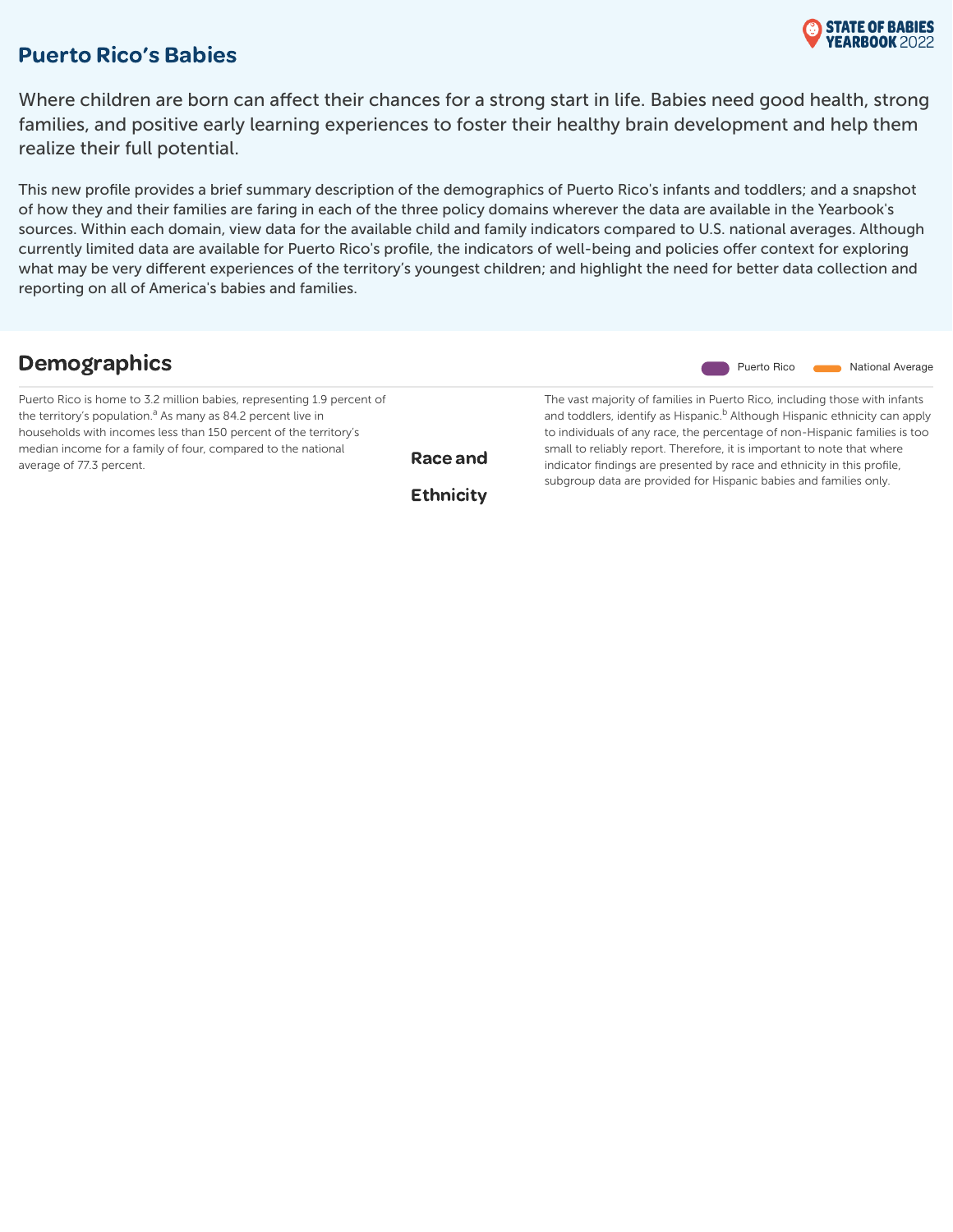# **Good Health**

### Key Indicators of Good Health

| Puerto Rico<br>National Avg               |            |                               |       |            |                                  |       |            |
|-------------------------------------------|------------|-------------------------------|-------|------------|----------------------------------|-------|------------|
| Uninsured low-income infants and toddlers |            | Infants ever breastfed NR     |       |            | Infants breastfed at 6 months NR |       |            |
| $2.6\%$                                   |            |                               | 88.7% |            | 41.2%                            |       |            |
| $5.$ %                                    |            |                               |       |            |                                  |       |            |
|                                           |            |                               | 84.2% |            |                                  | 56.8% |            |
|                                           |            | Min: 67.0%                    |       | Max: 93.0% | Min: 39.0%                       |       | Max: 71.0% |
| High weight-for-length NR                 |            | Received recommended vaccines |       |            |                                  |       |            |
| $7.8\%$                                   |            | 65.7%                         |       |            |                                  |       |            |
|                                           |            |                               |       |            |                                  |       |            |
| N/A                                       |            | 72.7%                         |       |            |                                  |       |            |
| Min: 6.0%                                 | Max: 17.0% | Min: 62.0%                    |       | Max: 84.0% |                                  |       |            |

\*Numbers are small; use caution in interpreting.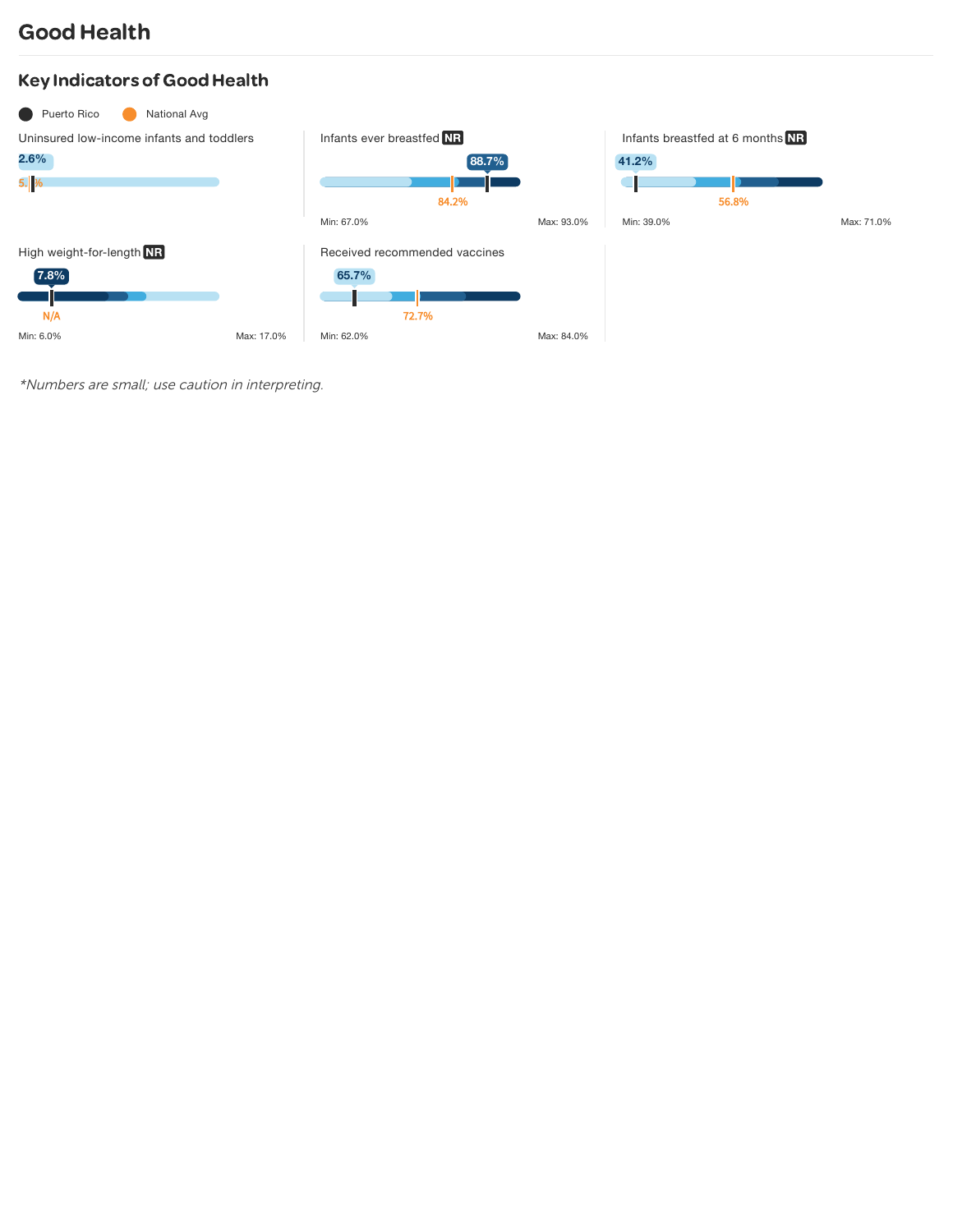#### Good Health Policies Where Data are Not Available for Puerto Rico

| Medicaid expansion state                                                     | <b>NA</b> |
|------------------------------------------------------------------------------|-----------|
| CHIP maternal coverage for unborn child option<br><b>NR</b>                  | <b>NA</b> |
| Postpartum extension of Medicaid coverage                                    | <b>NA</b> |
| Pregnant workers protection                                                  | <b>NA</b> |
| State Medicaid policy for maternal depression screening in well-child visits | <b>NA</b> |
| Medicaid plan covers social-emotional screening for young children           | <b>NA</b> |
| Medicaid plan covers IECMH services at home                                  | <b>NA</b> |
| Medicaid plan covers IECMH services at pediatric/family medicine practices   | <b>NA</b> |
| Medicaid plan covers IECMH services in early childhood education settings    | <b>NA</b> |
|                                                                              |           |

Note: N/A indicates Not Available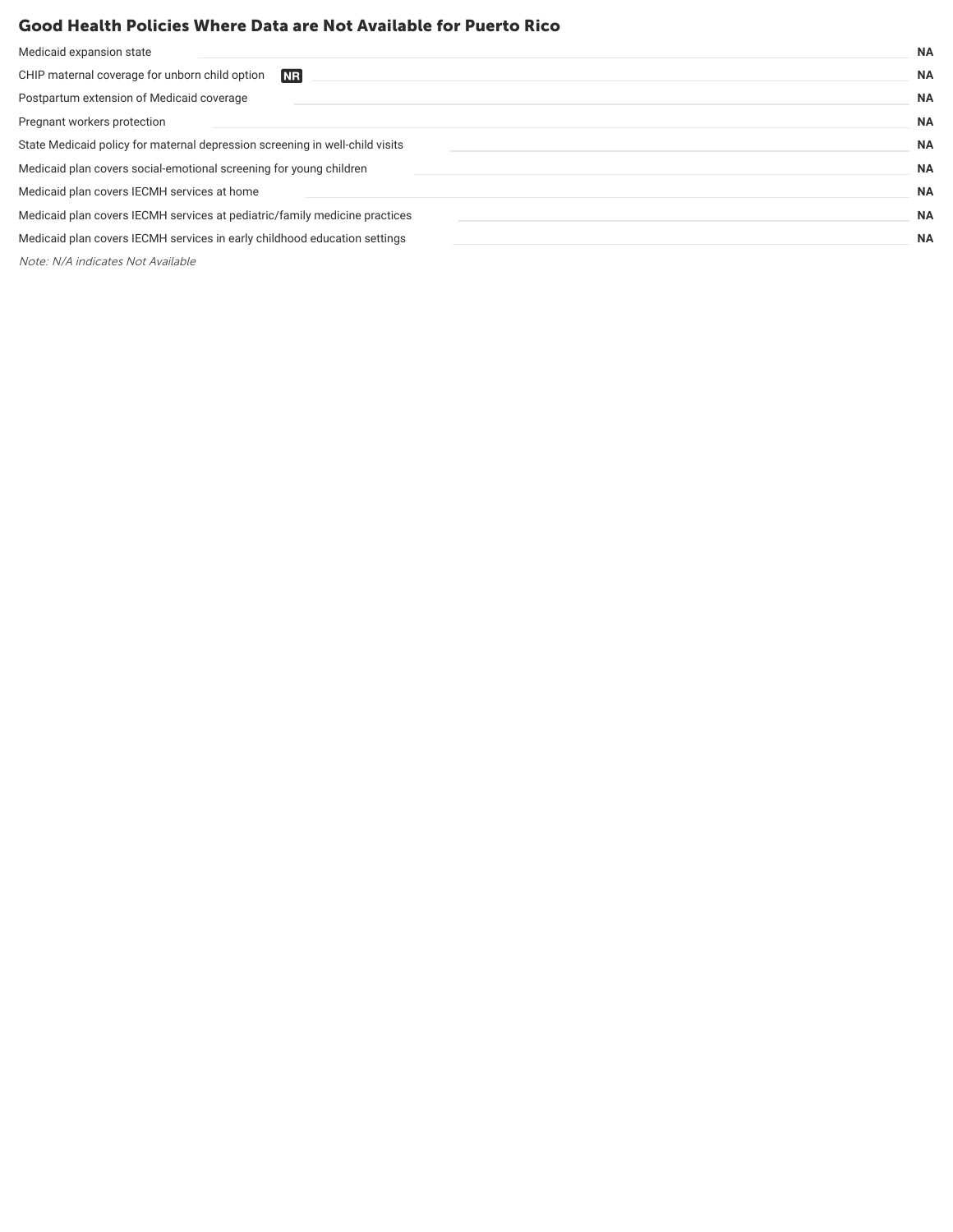## Strong Families

### Key Indicators of Strong Families



\*Numbers are small; use caution in interpreting.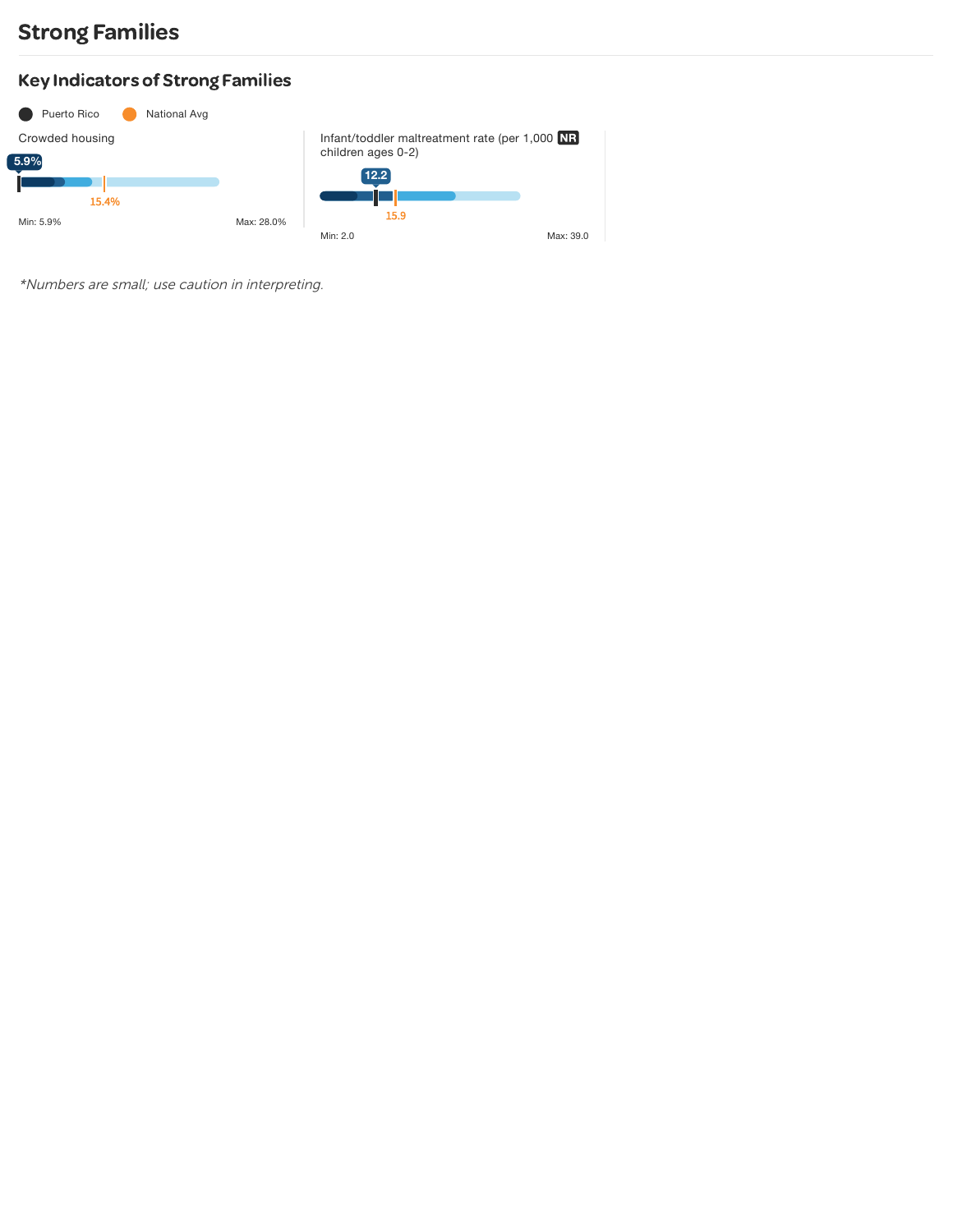#### Strong Families Policies Where Data are Not Available for Puerto Rico

| Paid family leave              | <b>NA</b> |
|--------------------------------|-----------|
| TANF work exemption            | <b>NA</b> |
| State child tax credit         | <b>NA</b> |
| State Earned Income Tax Credit | <b>NA</b> |
|                                |           |

Note: N/A indicates Not Available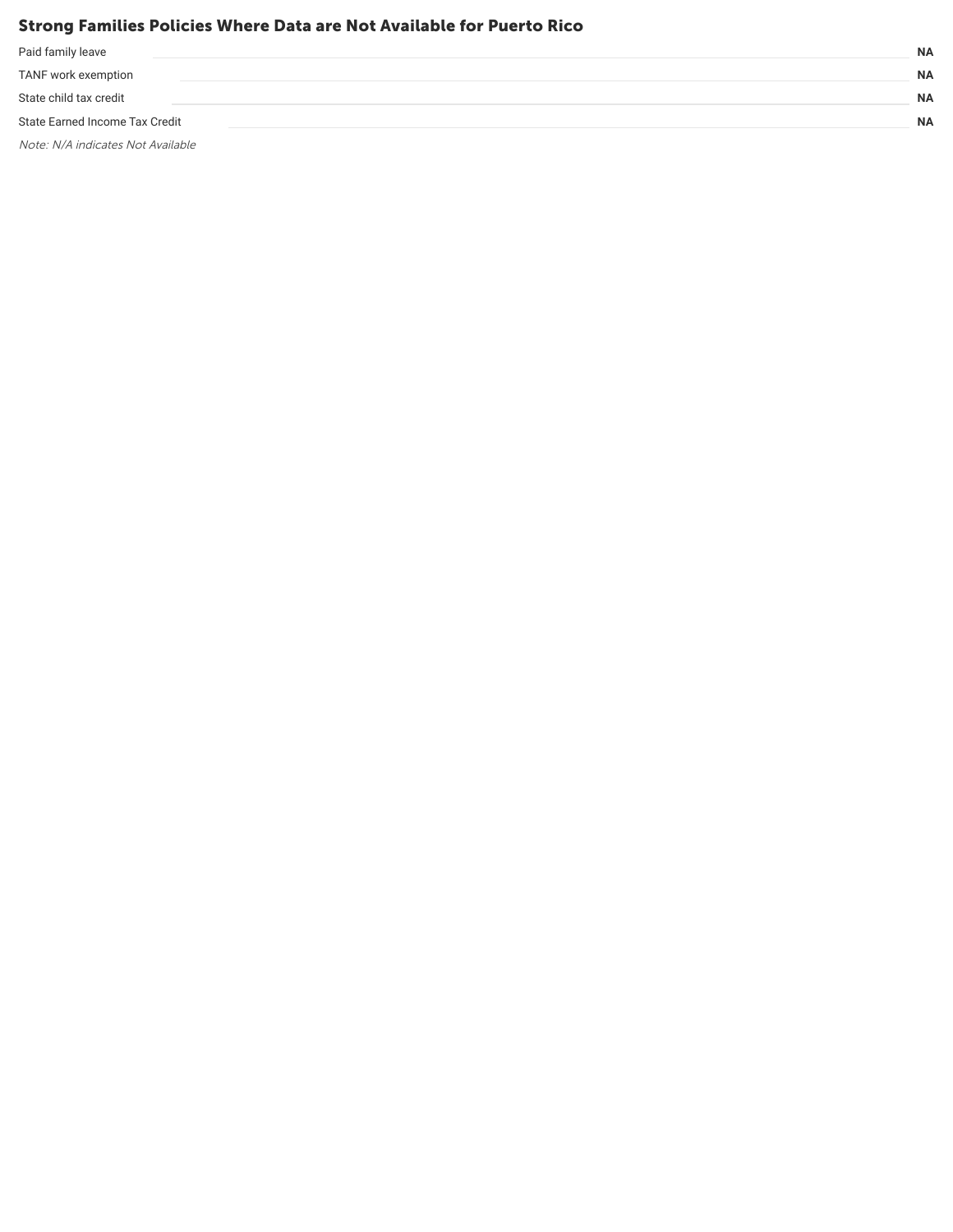## Positive Early Learning Experiences

### **Key Indicators of Positive Early Learning Experiences**